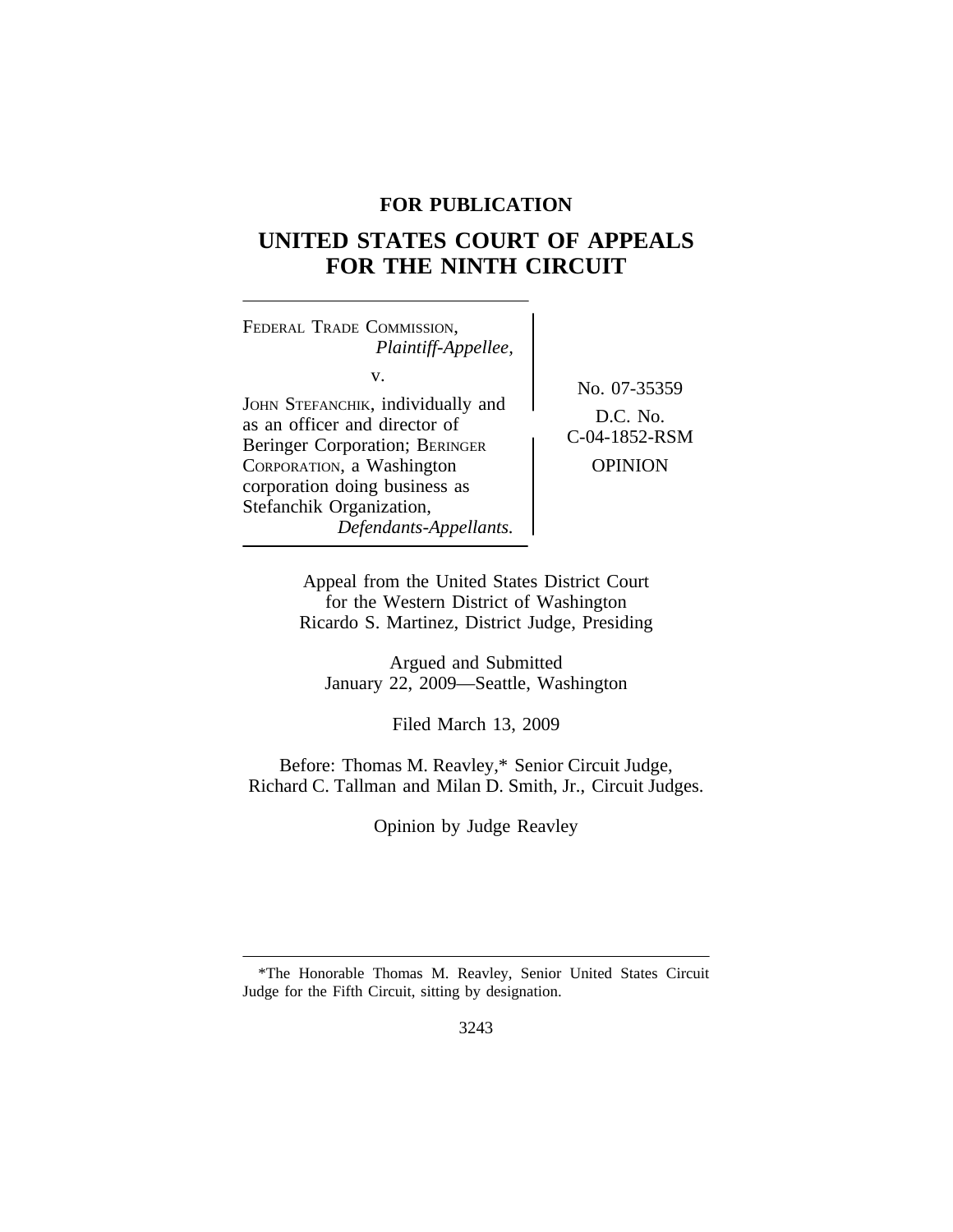# **COUNSEL**

Deirdre Glynn Levin, Seattle, Washington, for defendantappellant Beringer Corporation.

John Stefanchik, Pro se, Mercer Island, Washington, defendant-appellant.

Leslie Rice Melman, Washington, D.C., for plaintiff-appellee.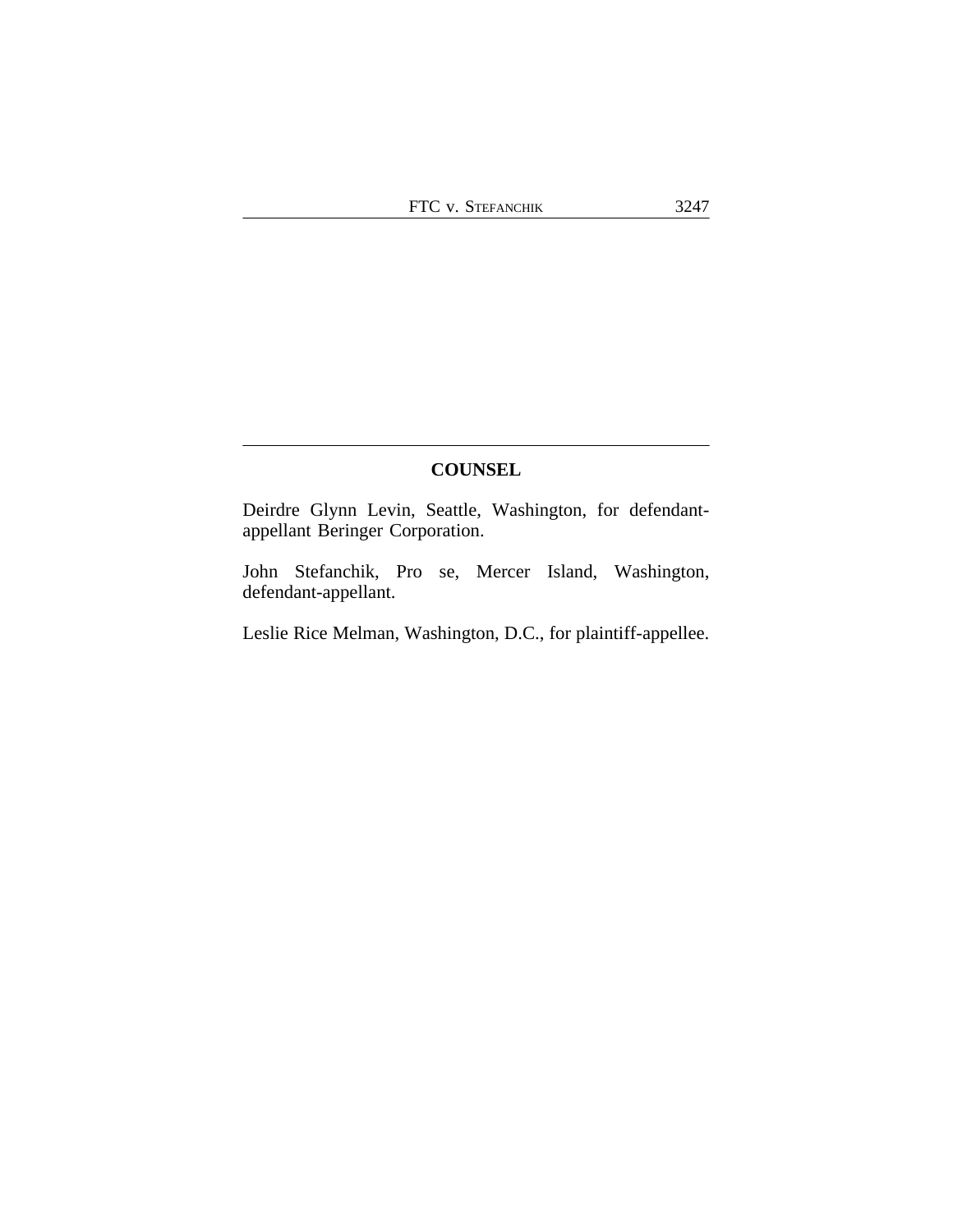#### **OPINION**

#### REAVLEY, Senior Circuit Judge:

We must decide in this case whether the district court correctly granted summary judgment to the Federal Trade Commission ("FTC") in this suit brought against John Stefanchik and Beringer Corporation under the Federal Trade Commission Act and the Telemarketing Sales Rule. The FTC alleged that the defendants made false and deceptive claims while marketing a program purporting to teach purchasers how to become wealthy by buying and selling privately held mortgages. Concluding that the defendants failed to meet the FTC's overwhelming evidence of deceptive claims with evidence to create a triable issue of fact, we AFFIRM the district court's judgment.

## **I.**

John Stefanchik is the author of a book entitled *Wealth Without Boundaries*. The purpose of the book, as well as related video and audio tapes, course materials, and workshops, was to present Stefanchik's method for making substantial amounts of money by working very few hours in one's spare time. Stefanchik's method called for a person to search local real estate records, locate holders of privately held mortgages, or "paper," and then either purchase the paper or broker deals with companies interested in purchasing the paper. Stefanchik touted his method in direct mail marketing materials as "[t]he easiest way to make \$10,000+++ every 30 days . . . guaranteed."

In 2002 Stefanchik organized the Beringer Corporation as a Washington state corporation with himself as the president, director, and sole shareholder. Beringer in turn holds the copyrights to Stefanchik's book and other material that comprise the "Stefanchik Program." Stefanchik also entered into an oral agreement with Justin Ely of Atlas Marketing, Inc. for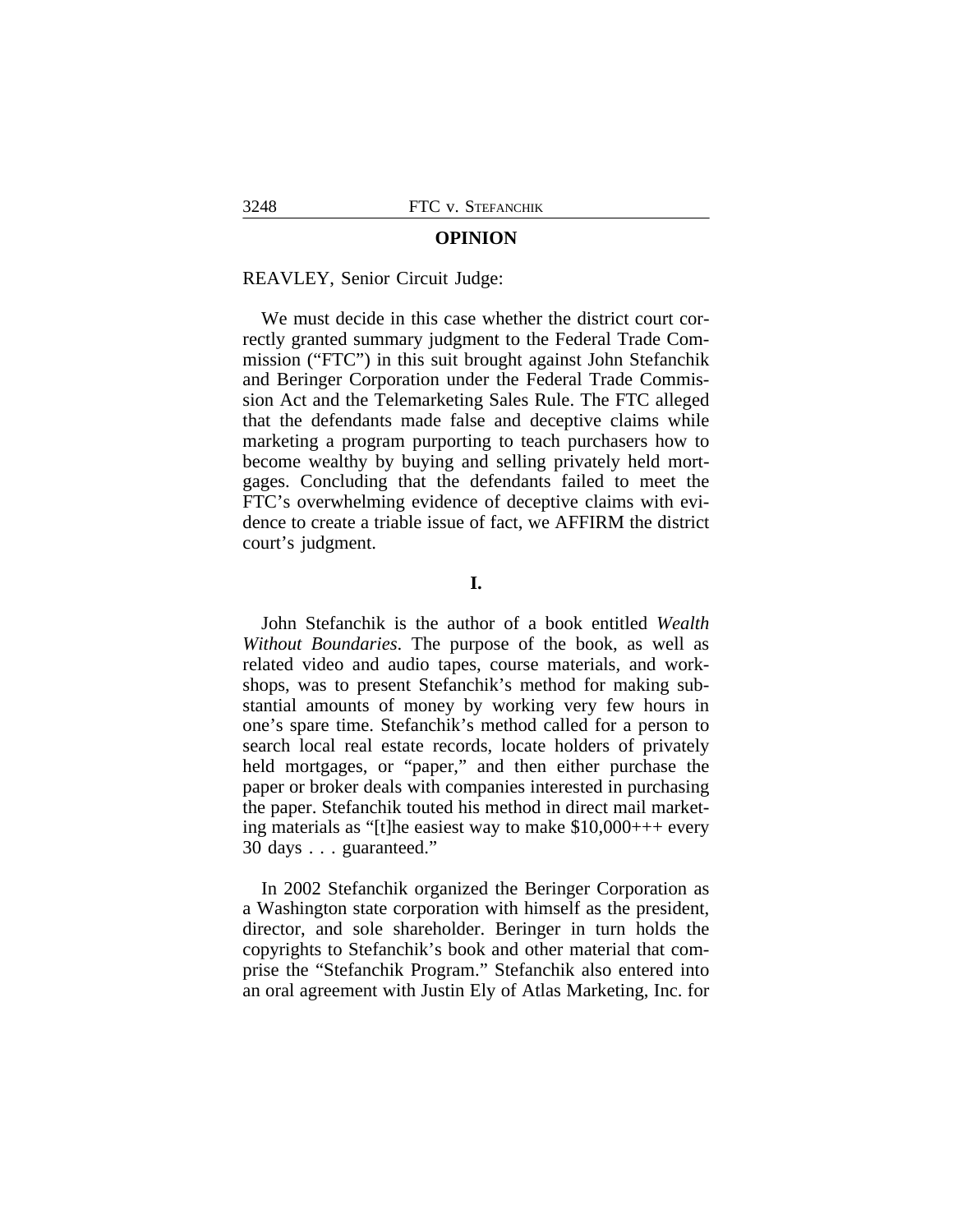| FTC V. STEFANCHIK | 3249 |
|-------------------|------|
|-------------------|------|

Atlas to market the Stefanchik Program and handle customer service. According to Atlas' president, Scott Christensen, Atlas' sole business was to sell products and services for Stefanchik and Beringer under the name "The Stefanchik Organization." Atlas promoted the Stefanchik Program through direct mail, telemarketing, and a website, and it paid Stefanchik and Beringer a royalty of 15% to 22% of the sales.

Atlas used direct mail to generate interest in Stefanchik's book, which sold for a nominal amount. Many of the materials included Stefanchik's picture and signature and claimed that purchasers could easily make \$10,000 or more per month by using his method. Those who purchased the book were then targeted for telemarketing calls and urged to purchase more services and instruction in the form of printed material, videos, seminars, and "coaching" services. The telemarketers assured potential purchasers that by using the Stefanchik method they could make \$3,000 to \$5,000 per deal by working only five to ten hours per week and that privately held mortgages were easily found. They also told purchasers that a personal coach would be available to answer questions and provide assistance. The cost to individual purchasers for the program ranged from \$3,000 to over \$8,000.

The FTC filed a complaint against Stefanchik and Beringer, as well as Atlas, Ely, Christensen, and another corporate entity controlled by Ely.**<sup>1</sup>** The FTC alleged that the defendants violated the Federal Trade Commission Act ("FTC Act"), 15 U.S.C. § 45(a), by making false, misleading, and deceptive claims that consumers could quickly make large amounts of money in their spare time by purchasing the Stefanchik Program and that the coaches were experienced and readily available to assist them in the paper business. It also alleged that the defendants violated the Telemarketing Sales Rule

**<sup>1</sup>**All defendants except for Stefanchik and Beringer entered into a stipulated judgment and are not part of the present appeal.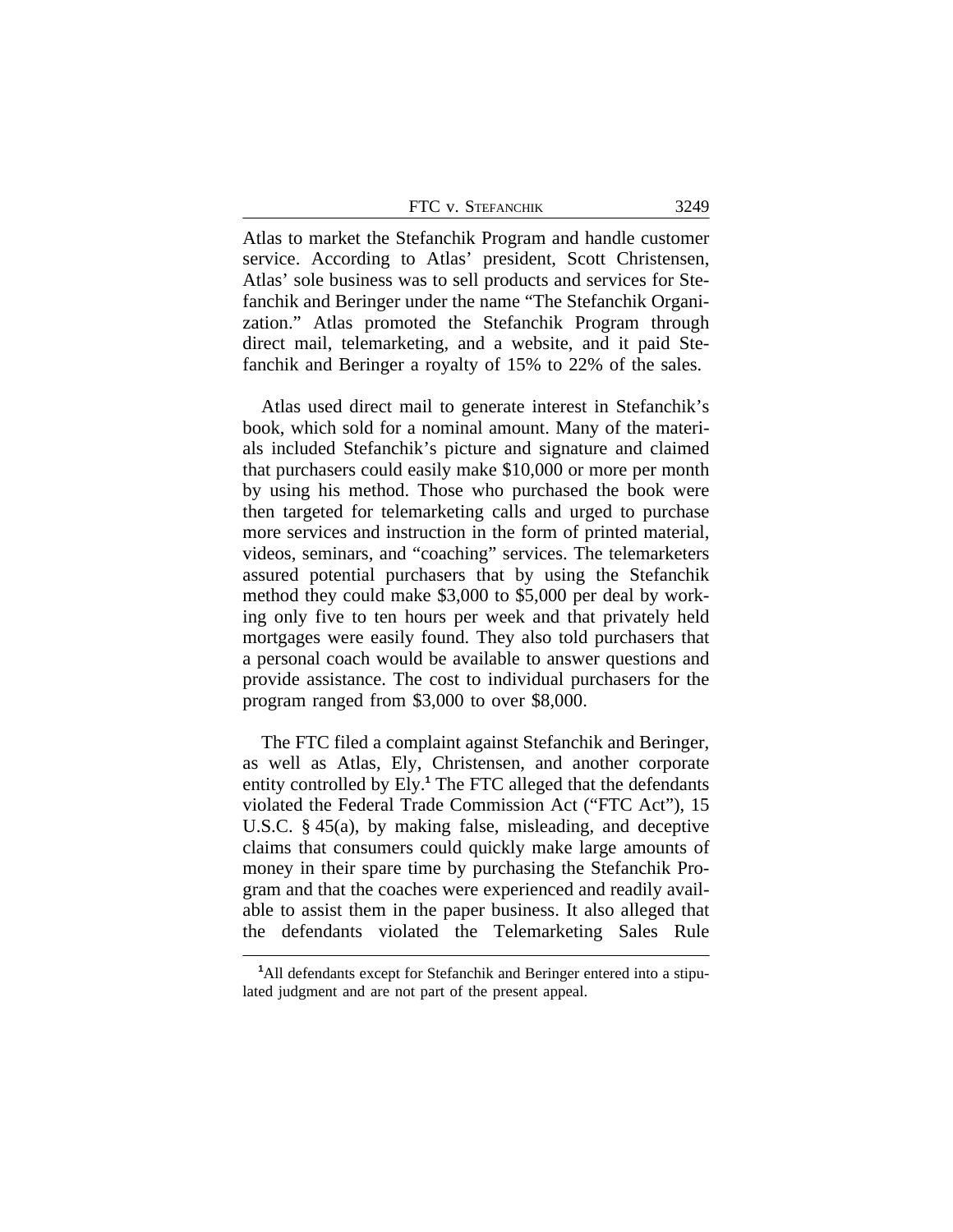("TSR"), 16 C.F.R.  $\S 310.3(a)(2)(iii)$  and  $(a)(4)$ , by making these misleading representations.

In support of a motion for summary judgment, the FTC introduced evidence tending to show that, contrary to Stefanchik's marketing claims, it was in fact very difficult for individuals to amass wealth using the Stefanchik method, and that the claims of making substantial amounts of money in one's spare time were deceptive and misleading. The FTC's evidence included declarations from individual consumers who purchased the program only to find that the method was extremely time consuming and yielded little, if any, profit. The FTC also introduced the following: survey results from a marketing expert showing that only a small percentage of customers were able to broker deals using Stefanchik's method; a declaration from a former Stefanchik coach who averred that few consumers made money using the program and that Stefanchik had been informed that the telemarketers were misleading consumers; and evidence from Beringer's company database that also showed a lack of results by consumers.

In opposing summary judgment, Stefanchik and Beringer challenged the FTC's method of compiling the survey data but did not offer any consumer declarations, contrary survey information, or other evidence showing that the followers of the Stefanchik method actually amassed substantial wealth as claimed in the marketing material. The district court concluded that the FTC's consumer declarations and survey, as well as the defendants' own advertising and marketing materials, were sufficient to show that the defendants made false and unsubstantiated earnings claims that led consumers to believe they could earn large amounts of money in the paper business with little or no effort. The court concluded that the coaching claims were also deceptive because the evidence showed that the coaches lacked basic knowledge of the real estate industry and were unable to help the consumers with questions. The court determined that Beringer and Stefanchik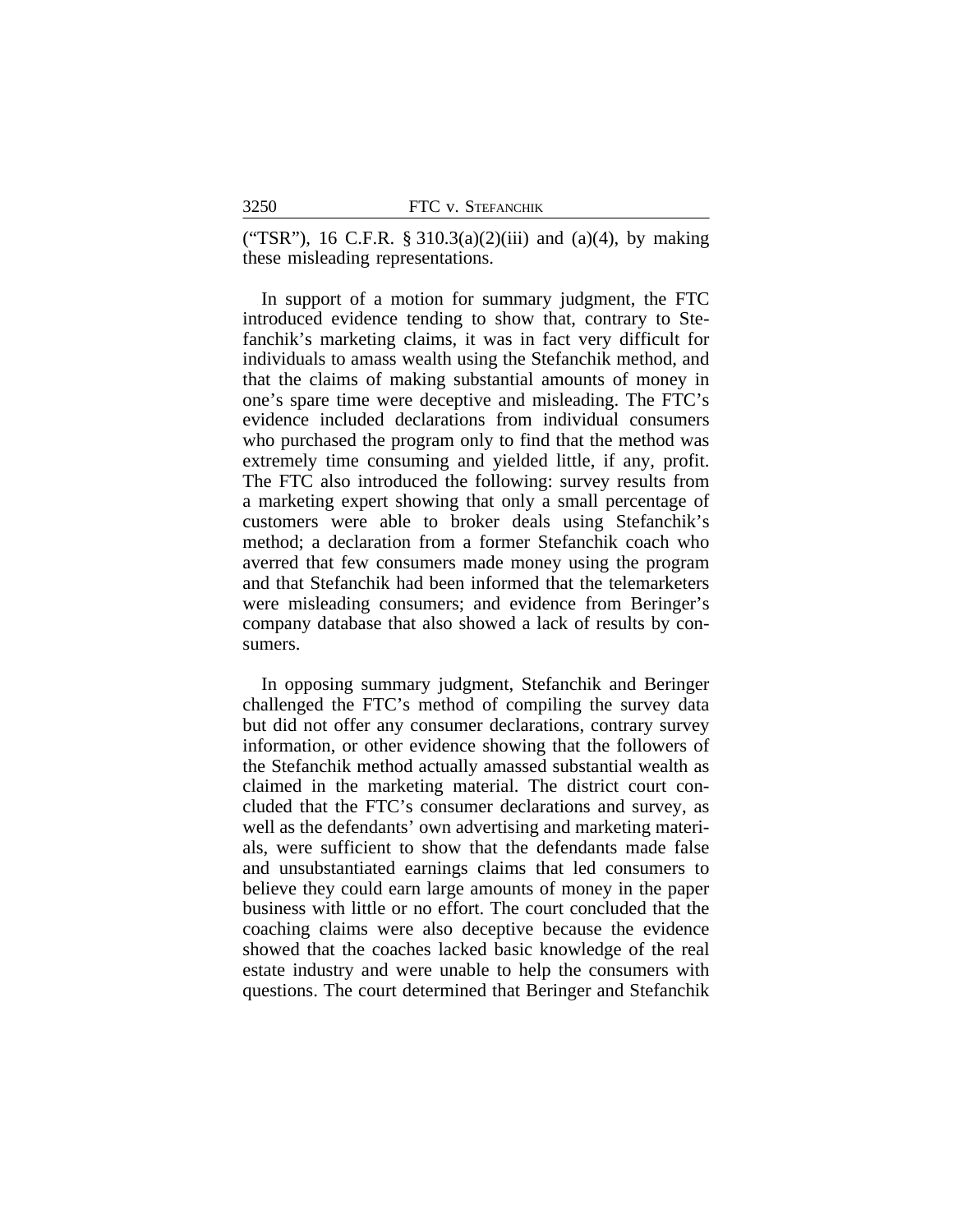FTC v. STEFANCHIK 3251

were jointly and severally liable under the FTC Act and the TSR for misrepresentations in marketing the program. In addition to ordering injunctive relief, the court determined that the damages amounted to \$17,775,369 and entered judgment for that amount.

**II.**

Stefanchik and Beringer challenge the district court's grant of summary judgment on both liability and damages. Our standard of review is a familiar one. We review de novo the district court's grant of summary judgment. *McDonald v. Sun Oil Co.***<sup>2</sup>** We view the evidence in a light most favorable to the non-moving party and decide whether there are any genuine issues of material fact and whether the district court correctly applied the substantive law. *FTC v. Gill*. **3**

A party moving for summary judgment must initially identify "those portions of 'the pleadings, depositions, answers to interrogatories, and admissions on file, together with the affidavits, if any,' which it believes demonstrate the absence of a genuine issue of material fact." *Celotex Corp. v. Catrett.***<sup>4</sup>** "Once the moving party meets its initial burden, however, the burden shifts to the non-moving party to set forth, by affidavit or as otherwise provided in Rule 56, specific facts showing that there is a genuine issue for trial." *Horphag Research Ltd. v. Garcia*. **5**

#### **A.**

**[1]** Section 5 of the FTC Act prohibits, *inter alia*, "unfair

**<sup>2</sup>** 548 F.3d 774, 778 (9th Cir. 2008).

**<sup>3</sup>** 265 F.3d 944, 954 (9th Cir. 2001).

**<sup>4</sup>** 477 U.S. 317, 323, 106 S. Ct. 2548, 2553 (1986).

**<sup>5</sup>** 475 F.3d 1029, 1035 (9th Cir. 2007) (internal quotation marks and citation omitted).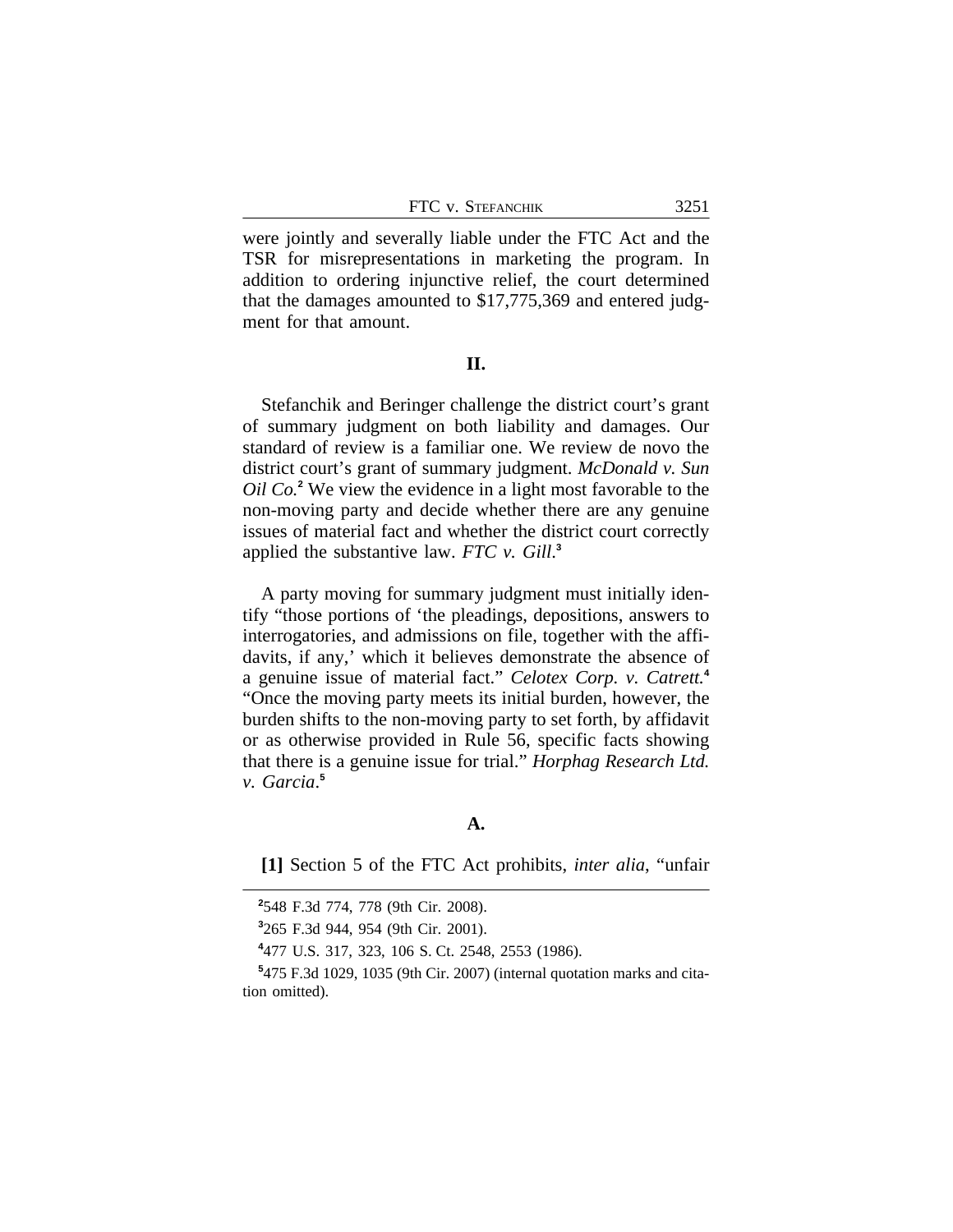| 3252 | FTC v. STEFANCHIK |
|------|-------------------|
|      |                   |

or deceptive acts or practices in or affecting commerce."<sup>6</sup> "An act or practice is deceptive if 'first, there is a representation, omission, or practice that, second, is likely to mislead consumers acting reasonably under the circumstances, and third, the representation, omission, or practice is material.' " **7** Deception may be found based on the "net impression" created by a representation. *FTC v. Cyberspace.com LLC.***<sup>8</sup>**

Stefanchik and Beringer contend that the FTC failed to meet its burden of proof on summary judgment. They challenge the survey results of the FTC's expert and assert that opinions from their own experts created a fact issue for trial. We disagree with these contentions.

The FTC's summary judgment evidence included voluminous examples of the Stefanchik advertising and telemarketing materials. The evidence gave the net impression that by working only five to ten hours per week, a consumer easily could earn \$10,000 per month using Stefanchik's method to broker deals in the paper business. Consumers were promised that saleable paper was easily discovered and that they would have access to competent personal coaches to guide them in the business. However, the FTC submitted declarations from multiple individuals who averred that, upon purchasing Stefanchik's program, they discovered it was virtually impossible to locate privately held mortgages that could be re-sold within the short time period promised by the marketing materials and that the coaches Stefanchik provided to assist them were of little help.

The FTC's survey results, which were compiled by a marketing expert from American University, were consistent with the individual declarations. The survey was sent to a random sample of 1,002 customers. Out of 380 responses indicating

**<sup>6</sup>** 15 U.S.C. § 45(a)(1).

**<sup>7</sup>***Gill*, 265 F.3d at 950 (citation omitted).

**<sup>8</sup>** 453 F.3d 1196, 1200 (9th Cir. 2006).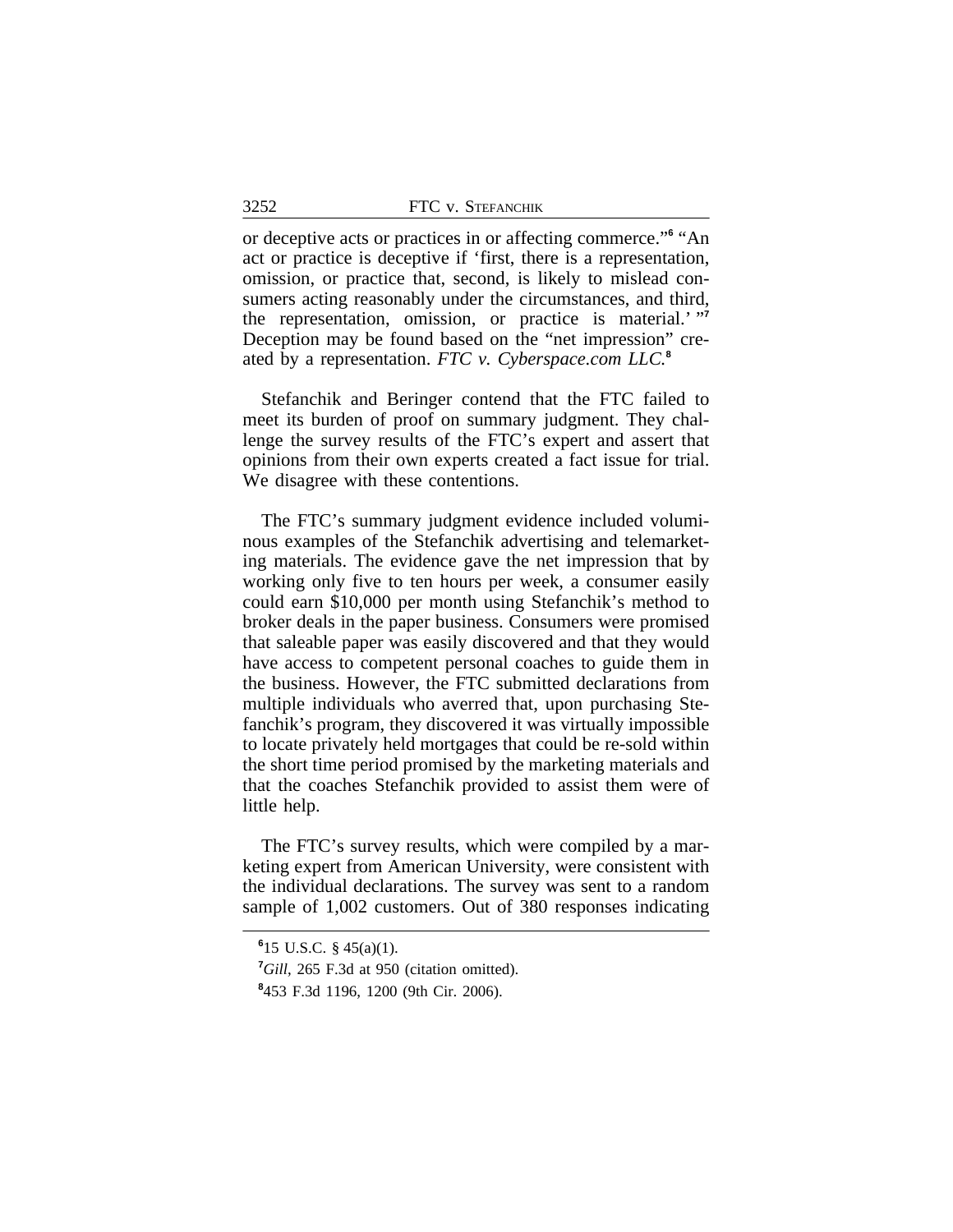FTC v. STEFANCHIK 3253

the consumer had purchased the program and had not received a refund, only one person reported buying or selling at least one mortgage and making money on the deal. Approximately 92% of the respondents said they made no money from the program, and only 6% said their personal coach was useful or very useful.

The FTC's evidence further included a declaration from Amanda Schaufler, a former Stefanchik coach with no prior real estate experience. Schaufler stated that many of her customers complained that they were told they could make money quickly and recoup their payment for the program before their credit card bills became due. She stated that in reality few customers made money using the Stefanchik Program, and that for those who did, it took far more than five to ten hours per week and always more than 30 days. She further stated that Stefanchik knew that sales representatives were creating unrealistic expectations and overselling the program because, in addition to the existence of documented complaints in the company database, she and other coaches informed Stefanchik about their concerns that sales representatives were misleading customers.

Finally, the FTC presented evidence from one of its investigators who examined almost 8,000 customer records in Beringer's database, including notes made by coaches about customer contact. The investigator found that the notes showed 153 customers had submitted deals to potential paper buyers. Out of that total, 68 had their deals rejected, 77 did not have conclusive comments regarding either acceptance or rejection, and only 8 customers had successfully completed a deal.

Stefanchik and Beringer complain that the district court improperly relied on the FTC's expert and survey results because the defendants introduced opinions from two experts who criticized the FTC's survey methodology. These oppos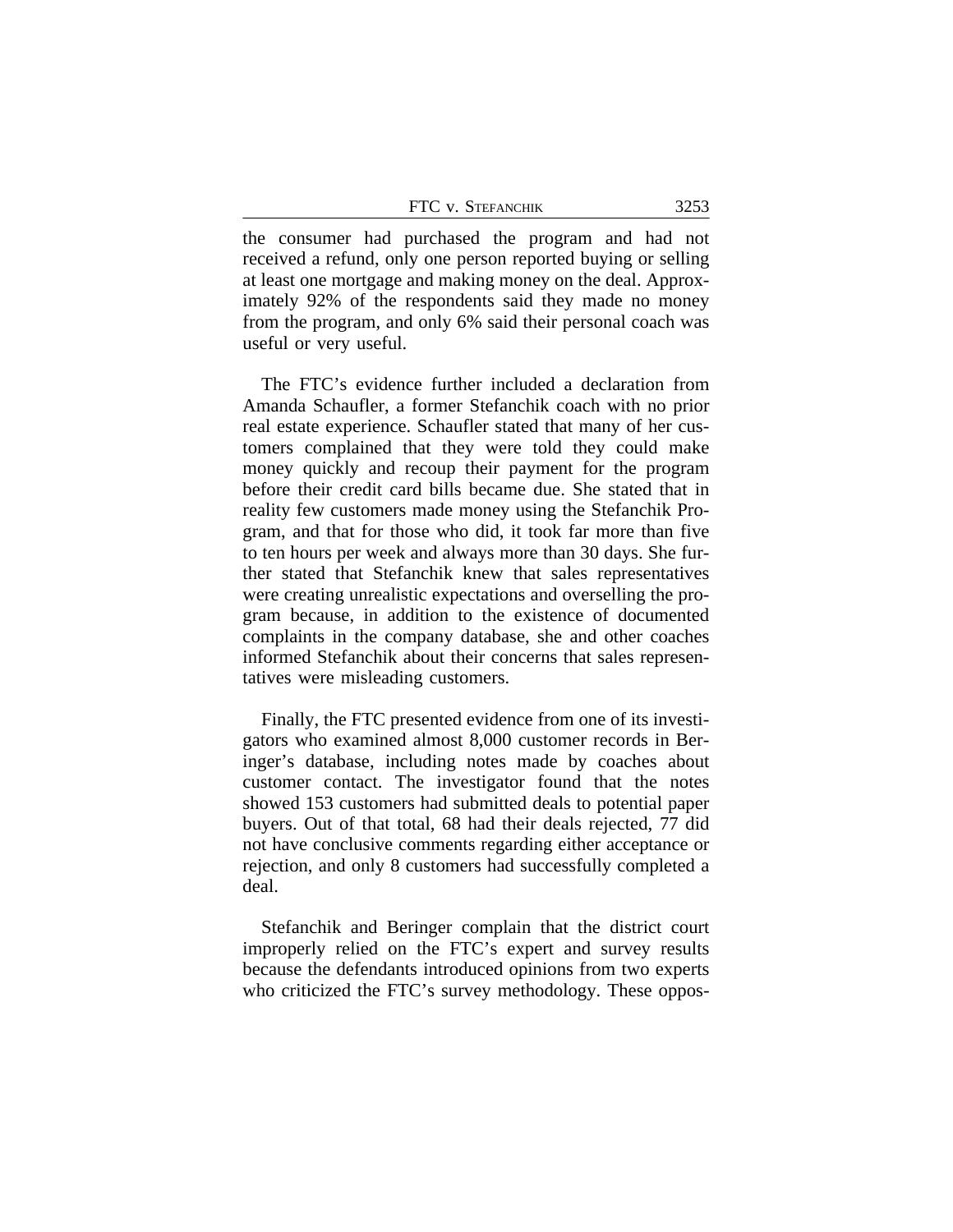ing experts opined that the FTC's survey was biased and unreliable. We find no fact issue created, however.

**[2]** In order to avoid summary judgment, a non-movant must show a genuine issue of material fact by presenting *affirmative evidence* from which a jury could find in his favor. *Anderson v. Liberty Lobby, Inc.***<sup>9</sup>** A non-movant's bald assertions or a mere scintilla of evidence in his favor are both insufficient to withstand summary judgment. *Galen v. County of Los Angeles*. **<sup>10</sup>** Here, Stefanchik and Beringer contest the methodology of the FTC's survey and assert that issues of fact exist, but they do not contest the truth or validity of the individual responses reported in the survey. They offered no competent affirmative evidence of their own, either in the form of survey results, contrary consumer declarations, sworn affidavits, or testimony, to identify consumers who were able to make substantial amounts of money using the Stefanchik method as claimed in the marketing materials.

**[3]** Stefanchik asserts in his pro se brief that he conducted his own survey of fifty consumers, which purportedly provides a more accurate picture of his program than the FTC's survey. He cites no record evidence in support of his argument, however, and his bald assertion is unavailing.**<sup>11</sup>** The FTC was not required to show that all consumers were deceived, *see FTC v. Figgie International, Inc.*, **<sup>12</sup>** but it offered substantial evidence that the marketing claims used to

**<sup>11</sup>***See Galen*, 477 F.3d at 658.

**<sup>9</sup>** 477 U.S. 242, 257, 106 S. Ct. 2505, 2514 (1986).

**<sup>10</sup>**477 F.3d 652, 658 (9th Cir. 2007); *see also FTC v. Publishing Clearing House, Inc.*, 104 F.3d 1168, 1170 (9th Cir. 1997) ("Once the FTC has made a prima facie case for summary judgment, the defendant cannot rely on general denials; she must produce significant probative evidence that demonstrates that there is a genuine issue of material fact for trial.").

**<sup>12</sup>**994 F.2d 595, 605-06 (9th Cir. 1993); *see also FTC v. Amy Travel Serv., Inc.*, 875 F.2d 564, 572 (7th Cir. 1989) ("[T]he FTC need not prove that every consumer was injured. The existence of some satisfied customers does not constitute a defense under the FTCA.").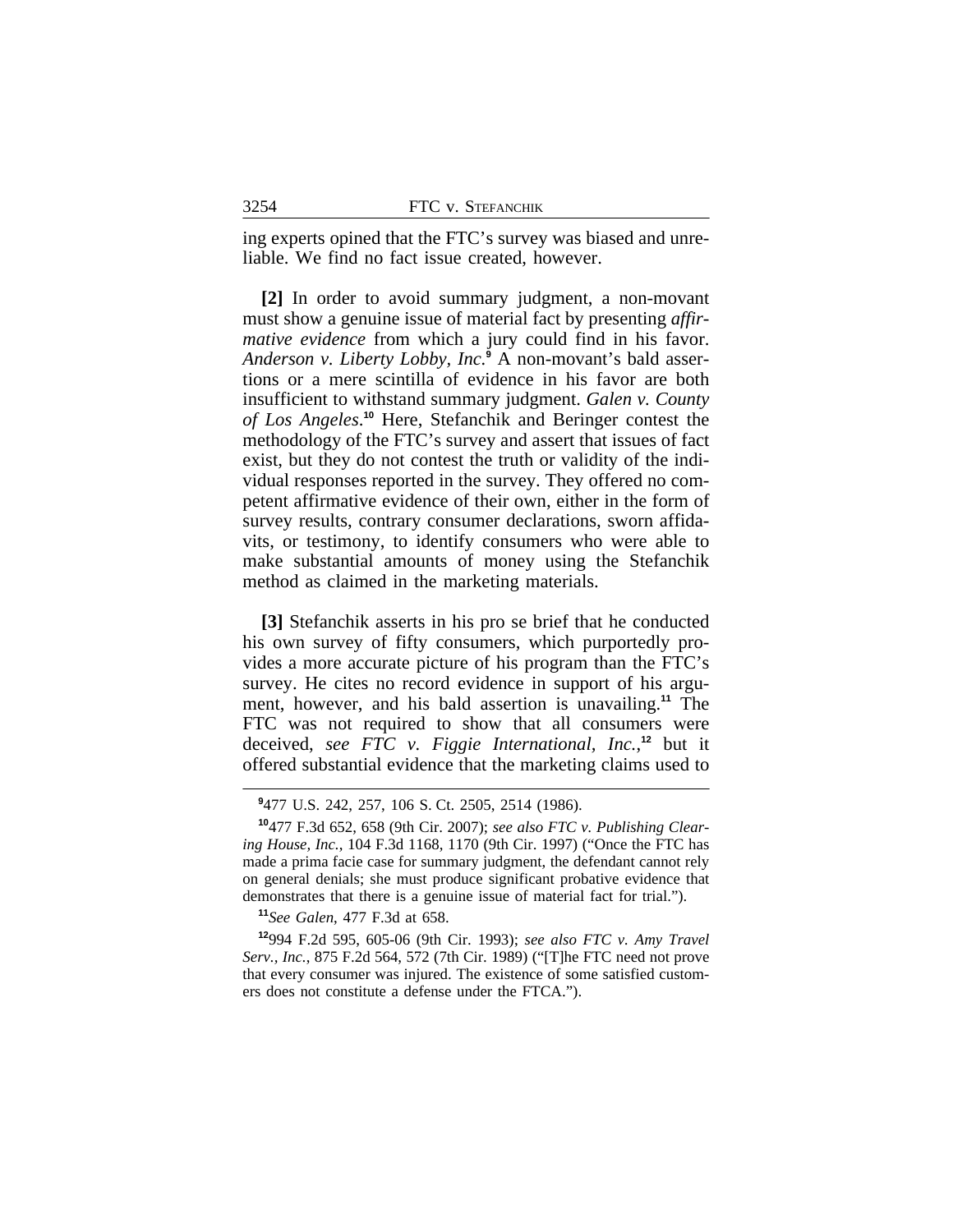| FTC v. Stefanchik | 3255 |
|-------------------|------|
|-------------------|------|

sell Stefanchik's program were deceptive and misleading to an overwhelming number of consumers. Given the voluminous evidence showing that very few people made money using the Stefanchik Program as promised in the advertising materials and telemarketing pitches, or were satisfied with their personal coaches, and the absence of significantly probative contrary evidence from Stefanchik and Beringer, we conclude that the district court correctly granted summary judgment on the FTC Act claim because the marketing material made misrepresentations in a manner likely to mislead reasonable consumers.**<sup>13</sup>**

**[4]** The same conclusion holds true for the district court's finding that the defendants violated the TSR. Congress directed the FTC to create rules barring deceptive telemarketing acts and practices.**<sup>14</sup>** In response to this directive, the TSR prohibits "any seller or telemarketer" from misrepresenting "[a]ny material aspect of the performance, efficacy, nature, or central characteristics of goods or services that are the subject of a sales offer." **15** It further prohibits both sellers and telemarketers from "[m]aking a false or misleading statement to induce any person to pay for goods or services . . . ." **<sup>16</sup>** As we concluded above, the representations made about the Stefanchik Program were materially misleading insofar as they misrepresented consumers' earning potential and the availability of coaches, and those misrepresentations made via telemarketing were thus subject to enforcement as violations of both the TSR and the FTC Act.**<sup>17</sup>**

**[5]** Beringer and Stefanchik contend that they are not liable for telemarketing claims made by Atlas, which is an indepen-

**<sup>16</sup>**16 C.F.R. § 310.3(a)(4).

**<sup>13</sup>***See Cyberspace.com*, 453 F.3d at 1201.

**<sup>14</sup>**15 U.S.C. § 6102(a)(1).

**<sup>15</sup>**16 C.F.R. § 310.3(a)(2)(iii).

**<sup>17</sup>***See* 15 U.S.C. § 6105(b) (permitting the FTC to enforce violations of the TSR as though they were violations of the FTC Act).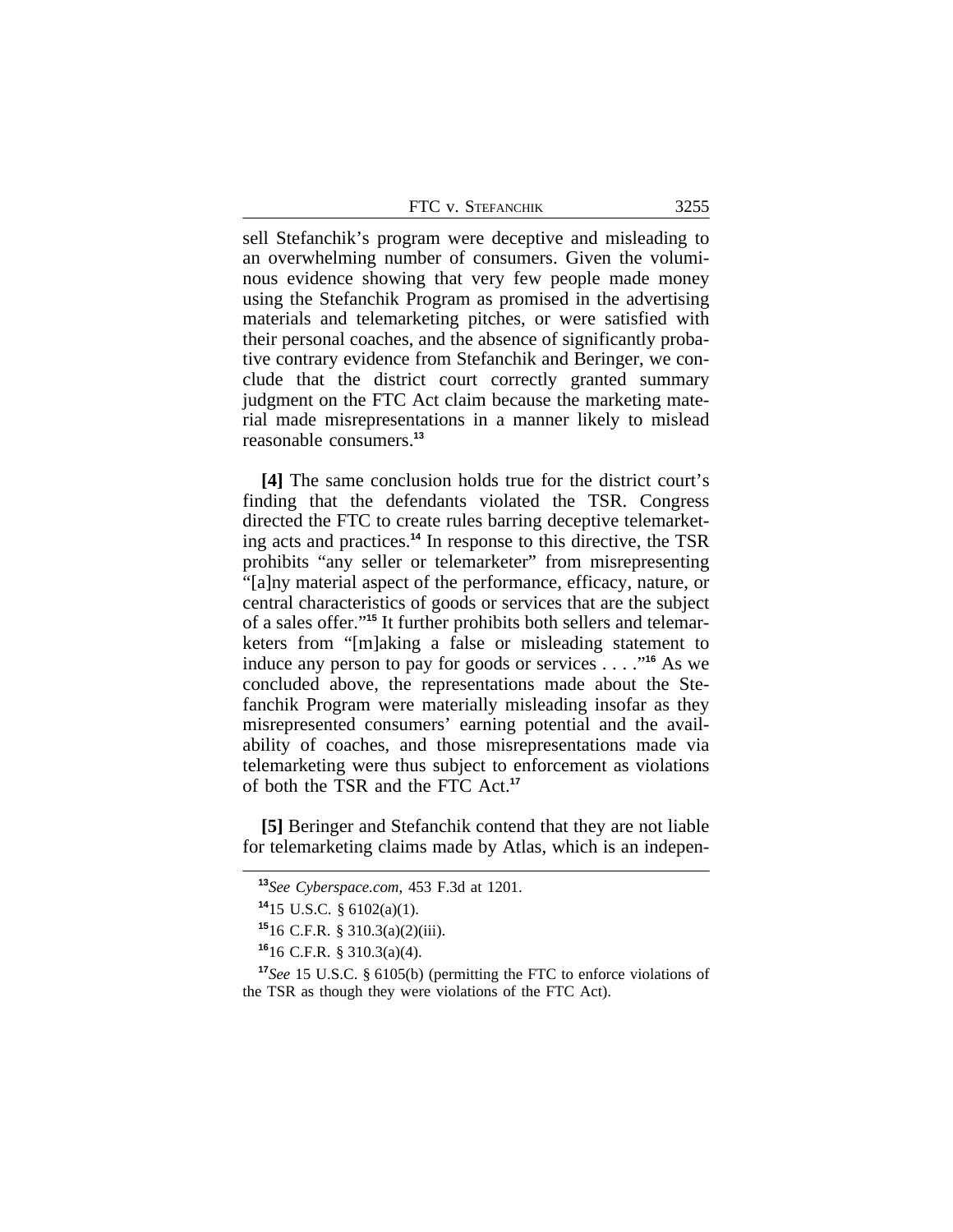3256 FTC v. STEFANCHIK

dent legal entity based in Salt Lake City, Utah. They assert that they made no telemarketing calls, and that Atlas and Ely were solely responsible for the telemarketing scripts and the actions of the sales representatives. We are not persuaded. As noted above, the TSR applies to "any seller or telemarketer." **18** A "seller" is defined as "any person who, in connection with a telemarketing transaction, provides, offers to provide, *or arranges for others to provide* goods or services to the customer in exchange for consideration." **<sup>19</sup>** Here, it is undisputed that Stefanchik, on behalf of Beringer, entered into an agreement with Ely and Atlas for Atlas to conduct the telemarketing and sales of the Stefanchik Program. The record shows that Stefanchik retained authority to review and approve all marketing materials and made the decision as to what products were sold through the program. Stefanchik's counsel further reviewed the telemarketing scripts. We conclude that the district court correctly found Stefanchik and Beringer to be sellers under the TSR and properly granted summary judgment on this issue.

## **B.**

**[6]** A related issue is the corporate and individual liability of Beringer and Stefanchik, respectively. We conclude that the district court correctly determined that Beringer was subject to liability as a principal for the actions of Atlas as its agent. Under the FTC Act, a principal is liable for the misrepresentations of his agent acting within the scope of the agent's actual or apparent authority. *Southwest Sunsites, Inc. v. FTC*. **20** The record shows that Atlas acted with at least the apparent, and likely actual, authority of Beringer. Atlas used the name "The Stefanchik Organization" to advertise and sell products and services for Stefanchik and Beringer as its sole business.

**<sup>18</sup>**16 C.F.R. § 310.3(a)(2)(iii).

**<sup>19</sup>**16 C.F.R. § 310.2(z) (emphasis added).

**<sup>20</sup>**785 F.2d 1431, 1438 (9th Cir. 1986); *see also Goodman v. FTC*, 244 F.2d 584, 592 (9th Cir. 1957).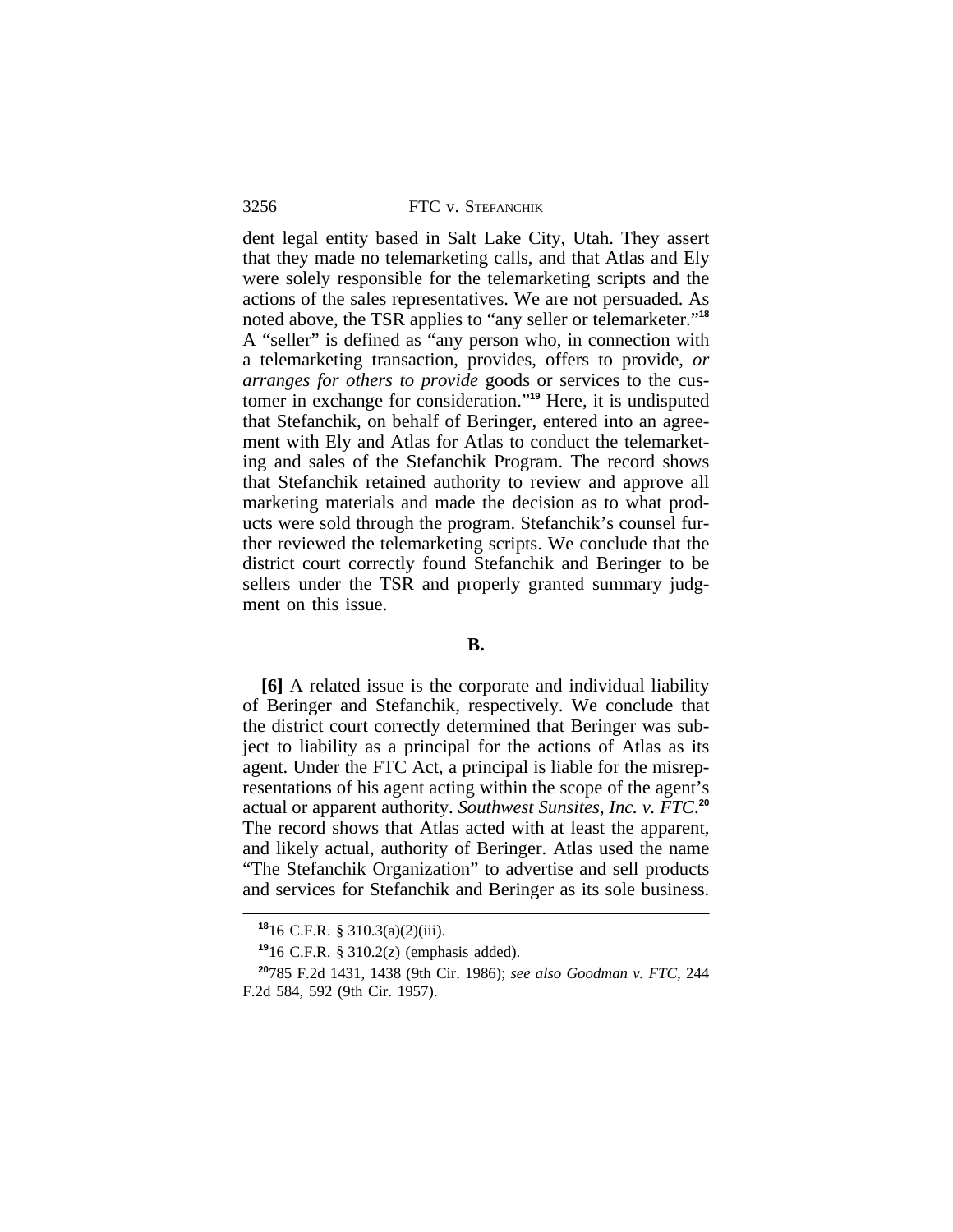Stefanchik's picture and signature appeared on much of the marketing materials, which was subject to Stefanchik's review and approval. Furthermore, Stefanchik acknowledged that consumers often perceived Atlas and his company as one seamless operation. The lines between Atlas and Beringer were blurred to such an extent that Atlas's conduct and representations had at least the apparent imprimatur of Beringer.**<sup>21</sup>**

**[7]** Stefanchik contends that the FTC failed to prove he is liable in his individual capacity. An individual will be liable for corporate violations of the FTC Act if (1) he participated directly in the deceptive acts *or* had the authority to control them and (2) he had knowledge of the misrepresentations, was recklessly indifferent to the truth or falsity of the misrepresentation, or was aware of a high probability of fraud along with an intentional avoidance of the truth.**<sup>22</sup>** The evidence showed that Stefanchik controlled all the business activity of Beringer as the owner, sole shareholder, director, and manager of the company. He also had the authority—both individually and through counsel—to control the marketing activity and representations about his product. He was also at least recklessly indifferent to the truth or falsity of the sales claims. There was evidence that Stefanchik was advised by his counsel after reviewing the telemarketing scripts that he needed to substantiate the sales claims. He was also informed by Amanda Schaufler and other coaches that the sales representatives were misleading consumers. The district court correctly determined that Stefanchik should be personally liable.

### **C.**

#### **[8]** We next turn to Stefanchik's and Beringer's contention

**<sup>21</sup>***See Goodman*, 244 F.2d at 592-93 ("The misrepresentations [the agents] made were at least within the apparent scope of their authority and part of the inducement by which were made sales that inured to the benefit of the corporate petitioner." (internal quotation and citation omitted)).

**<sup>22</sup>***Cyberspace.com*, 453 F.3d at 1202.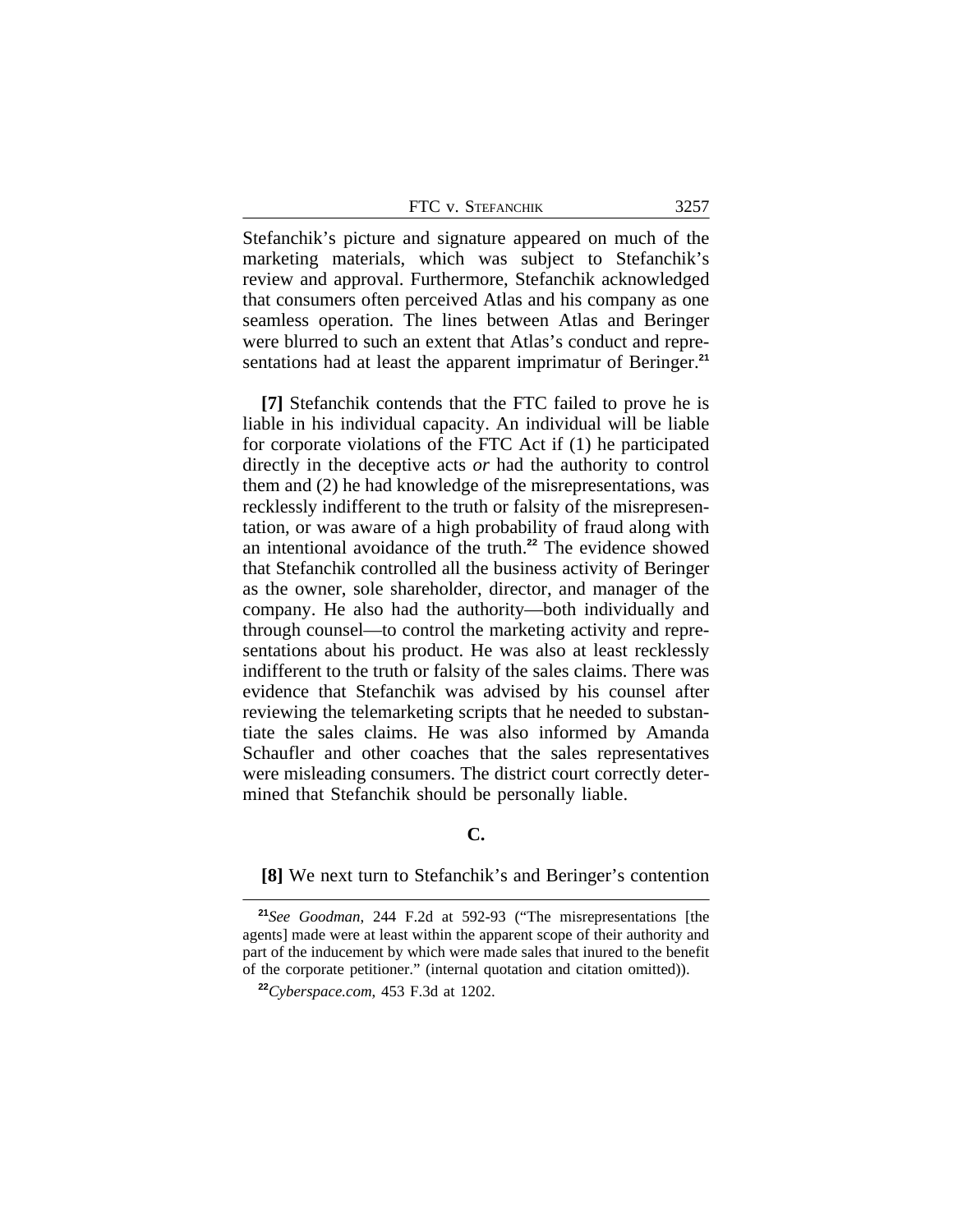|  | FTC V. STEFANCHIK |  |
|--|-------------------|--|
|--|-------------------|--|

that the evidence does not support the district court's finding of over \$17 million in damages. The district court has broad authority under the FTC Act to "grant any ancillary relief necessary to accomplish complete justice," including the power to order restitution. *FTC v. Pantron I Corp*. **<sup>23</sup>** We review the district court's grant of equitable monetary relief for an abuse of discretion. *Grosz-Salomon v. Paul Revere Life Ins. Co.***<sup>24</sup>**

**[9]** We stress again that on summary judgment the movant must show the absence of a genuine issue of material fact, while the non-movant must meet that showing with affirmative evidence to create a fact issue.**<sup>25</sup>** Here, the FTC presented a declaration from Atlas' president that the net sales for Atlas during the two and one-half years that it processed sales for Stefanchik were \$17,775,369. It also submitted a report from Atlas' accounting database reporting this amount. Stefanchik and Beringer have offered no affirmative evidence whatsoever to controvert this amount.

**[10]** We are unpersuaded by the defendants' assertion that they should not be liable for the full amount of Atlas' sales because Atlas paid them only a percentage as a royalty. Equity may require a defendant to restore his victims to the status quo where the loss suffered is greater than the defendant's unjust enrichment.**<sup>26</sup>** Moreover, because the FTC Act is designed to protect consumers from economic injuries, courts have often awarded the full amount lost by consumers rather than limiting damages to a defendant's profits.**<sup>27</sup>** Stefanchik and Beringer were the driving force behind the marketing scheme for the Stefanchik Program, with authority to control

3258

**<sup>23</sup>**33 F.3d 1088, 1102 (9th Cir. 1994).

**<sup>24</sup>**237 F.3d 1154, 1163 (9th Cir. 2001).

**<sup>25</sup>***Celotex*, 477 U.S. at 323, 106 S. Ct. at 2553; *Anderson*, 477 U.S. at 257, 106 S. Ct. at 2514.

**<sup>26</sup>***See, e.g.*, *FTC v. Figgie Int'l, Inc.*, 994 F.2d 595, 606-07 (9th Cir. 1993).

**<sup>27</sup>***See FTC v. Febre*, 128 F.3d 530, 536 (7th Cir. 1997).